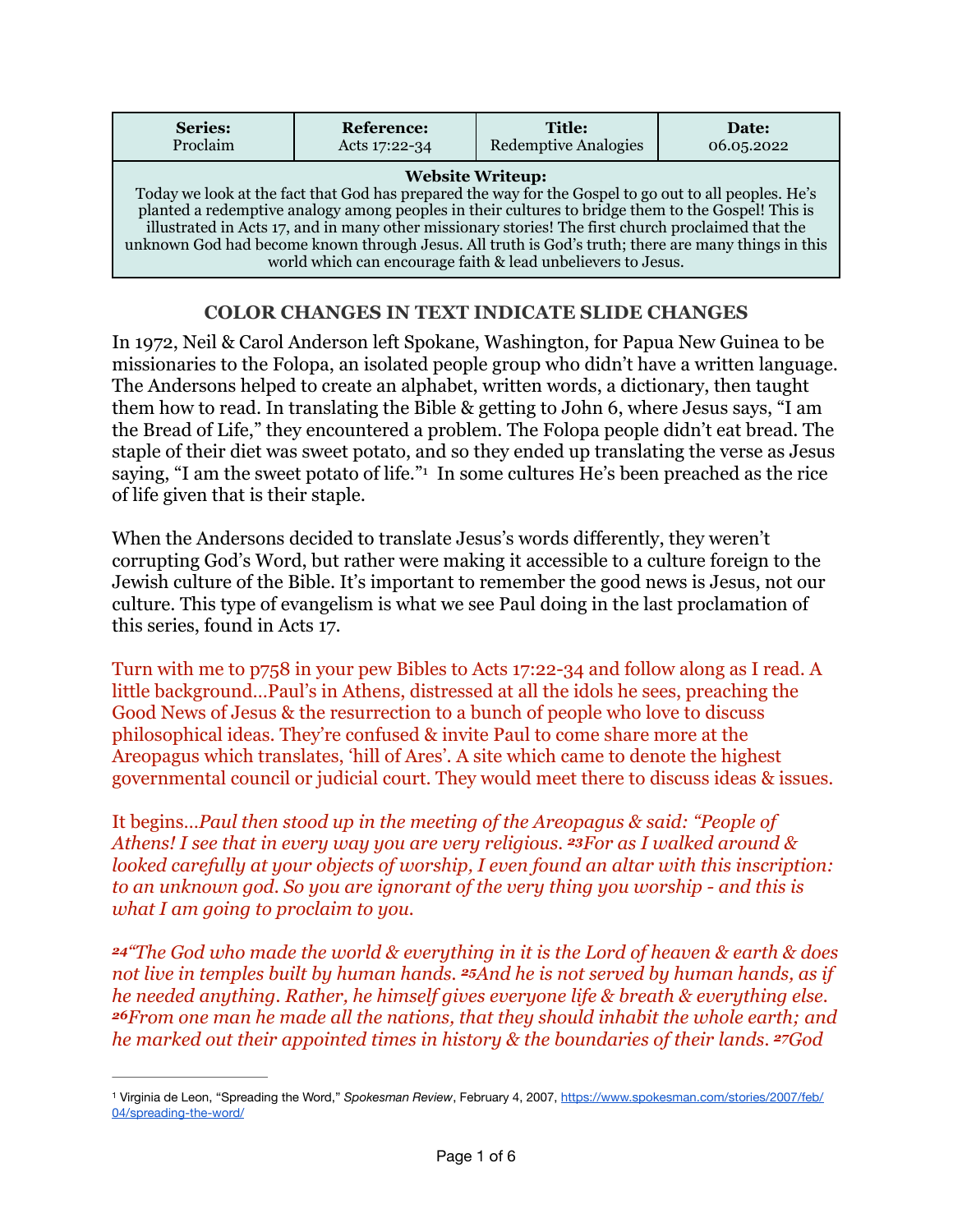*did this so that they would seek him & perhaps reach out for him & find him, though he is not far from any one of us. 28'For in him we live & move & have our being.' As some of your own poets have said, 'We are his offspring.'*

*<sup>29</sup>"Therefore since we are God's offspring, we should not think that the divine being is like gold or silver or stone - an image made by human design & skill. 30In the past God overlooked such ignorance, but now he commands all people everywhere to repent. <sup>31</sup>For he has set a day when he will judge the world with justice by the man he has appointed. He has given proof of this to everyone by raising him from the dead."*

*<sup>32</sup>When they heard about the resurrection of the dead, some of them sneered, but others said, "We want to hear you again on this subject." 33At that, Paul left the Council. 34Some of the people became followers of Paul & believed. Among them was Dionysius, a member of the Areopagus, also a woman named Damaris, and a number of others.*

The early church proclaimed the unknown God has become known through Jesus. All truth is God's truth; there are many things in this world which can encourage faith & lead unbelievers to Jesus.

So…Paul goes to Athens observing numerous idols & shrines to different gods (17:16) encountering philosophers & adherents to multiple worldviews (vv. 17–18). He's invited to speak at the Areopagus (v. 19). Paul proceeds to give us a great example for how to connect with people far from God.

He begins by complimenting their religious devotion (vv. 22-23). Zeroing in on the altar to an unknown god, he declares that what they worship as unknown, he'll reveal as being the God of Israel - the creator of the world (v. 24), which is immediately different from the handcrafted gods of the Greek pantheon. Neither is God dependent upon humans for anything (v. 25). Rather, He's the God who guides history (v. 26). Then Paul states God made humans in such a way that they yearn for & seek after Him (vv. 27–29). But the time of ignorance has passed (v. 30), the unknown God is now known in Jesus!

A young new pastor to a small country parish had a visit from an elder one day. The elder seemed uncomfortable but went ahead & delivered the message. "You quote too many different authors & need to focus on just quoting Scripture. Let the Bible speak for itself," the elder said. The pastor was taken aback but promised to think & pray on what was said. Upon reflection, he remembered, the New Testament's filled with quotations from non-Christian authors. In each instance, these authors were quoted to illustrate a point about the Christian life or about Jesus. The pastor compiled the list & shared it with the elder board saying he'd continue to quote other sources just as Paul & the early church had done.

We reach the world by interacting with their sources & showing how elements already imbedded in the culture point to Jesus. We see Paul doing that in his speech to the Areopagus. While speaking to Greek scholars in Athens, Paul draws on two sources they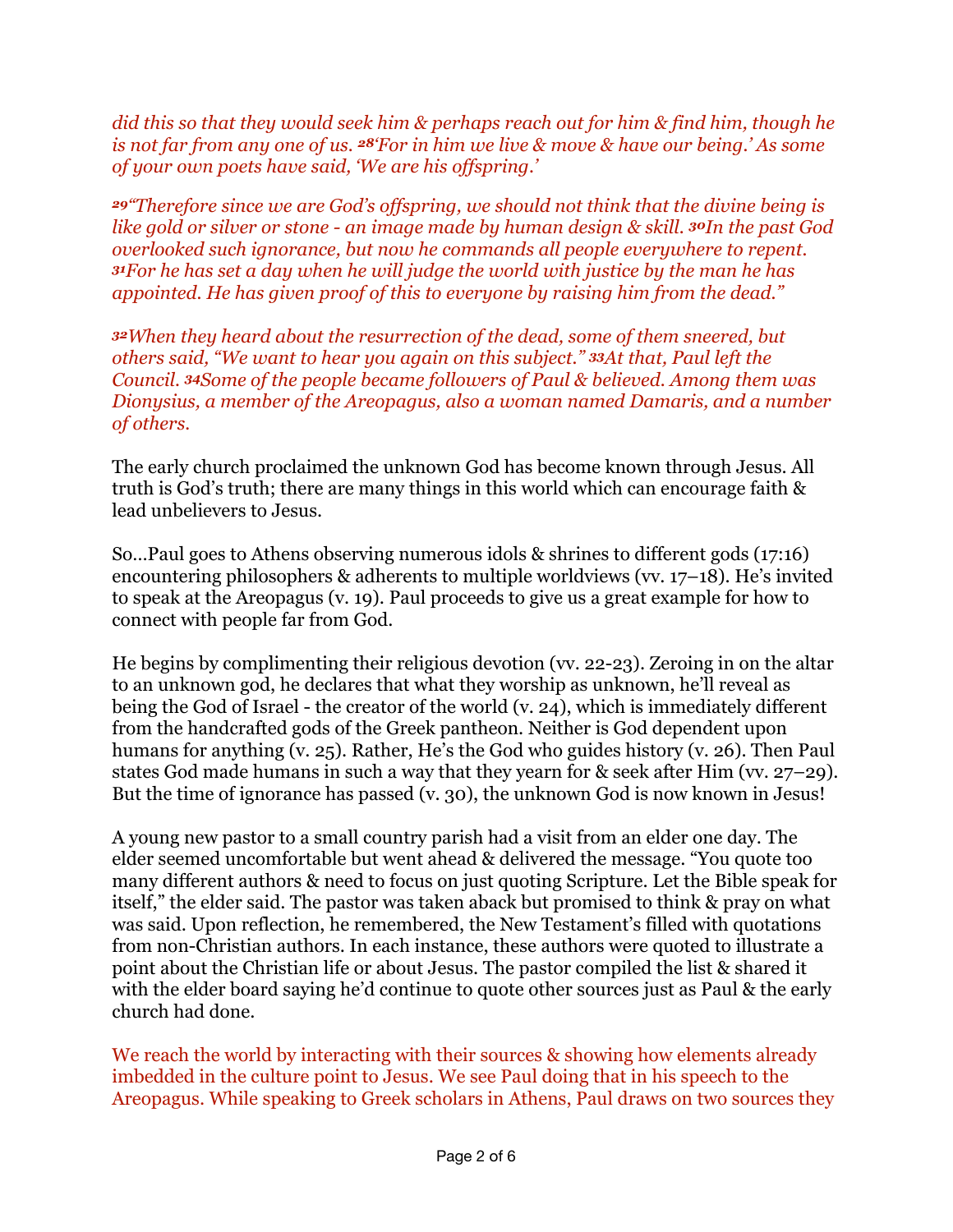would be familiar with, Epimenides of Crete & Aratus's poem "Phainomena" (Acts 17:28).

In his letter to the Corinthian church, Paul wrote, *"I have become all things to all people, that by all means I might save some. I do it all for the sake of the gospel"* (1 Corinthians 9:22-23). He illustrates this principle here in Acts 17 drawing on his knowledge of Greek culture to build a bridge to them. Wanting them to see how things they've been reading & writing in their everyday life are actually bits & pieces of truth, propelling them toward that unknown God.

<span id="page-2-1"></span>As John Calvin would later write, "All truth is from God; and consequently, if wicked men have said anything that is true & just, we ought not to reject it; for it has come from God."<sup>[2](#page-2-0)</sup> Think about that statement, 'All truth is from God'. There are untruths out there, springing from sinful hearts, but as creatures created in image of Creator, we do have a remnant of God's influence on our thinking & hearts. Sometimes even the atheist gets it right! The proclamation of the church reflected a recognition that while Jesus is the truth, there was truth out there that could be used to point people to Jesus. That's what Paul is doing here in Acts 17.

And once again, the culmination of this proclamation is the resurrection of the dead (vv. 31-32). In our culture today, when many believe in some sort of nebulous life after death, resurrection isn't very shocking. But during the time of the early church, a belief in resurrection wasn't common. Even within Judaism, the Sadducees didn't believe in the resurrection; you lived & died (Mark 12:18). That's it.

In a day & age when Christianity & Islam, two of the largest world religions, both teach life after death, how do we distinguish the Christian message from others? Acts 17:18 specifically mentions Paul preached Jesus, and at the end of the chapter, Luke lists some people who joined them & believed in Christ (v. 34). And we know that Paul very clearly taught that you must believe in someone (Acts 16:31), and shared Jesus with them. We're called to this as well. The centrality of Jesus & His relationship to the resurrection for those who believe must be the focus as we witness to a world deaf to the wonders of resurrection.

"The term 'redemptive analogy', was popularized by Don Richardson's book *Peace Child.* I met Don, he was the father of my boss when I was a missionary. At a retreat in Indonesia they set up ten chess boards, Don singlehandedly played ten games simultaneously winning them all in record time! Brilliant guy.

The concept of redemptive analogy is used within the study of Christian missions to refer to a practice or belief native to any given culture which distinctly parallels or illustrates the gospel. Redemptive analogies surface in cultures all over the world standing as natural bridges for communicating the full depth of the story of the Bible, or

<span id="page-2-0"></span><sup>&</sup>lt;sup>[2](#page-2-1)</sup> quoted in Keith Mathison, "All Truth Is God's Truth: A Reformed Approach to Science and Scripture," *Ligonier Ministries*, May 11, 2012,<https://www.ligonier.org/blog/all-truth-gods-truth-reformed-approach-science-and-scripture/>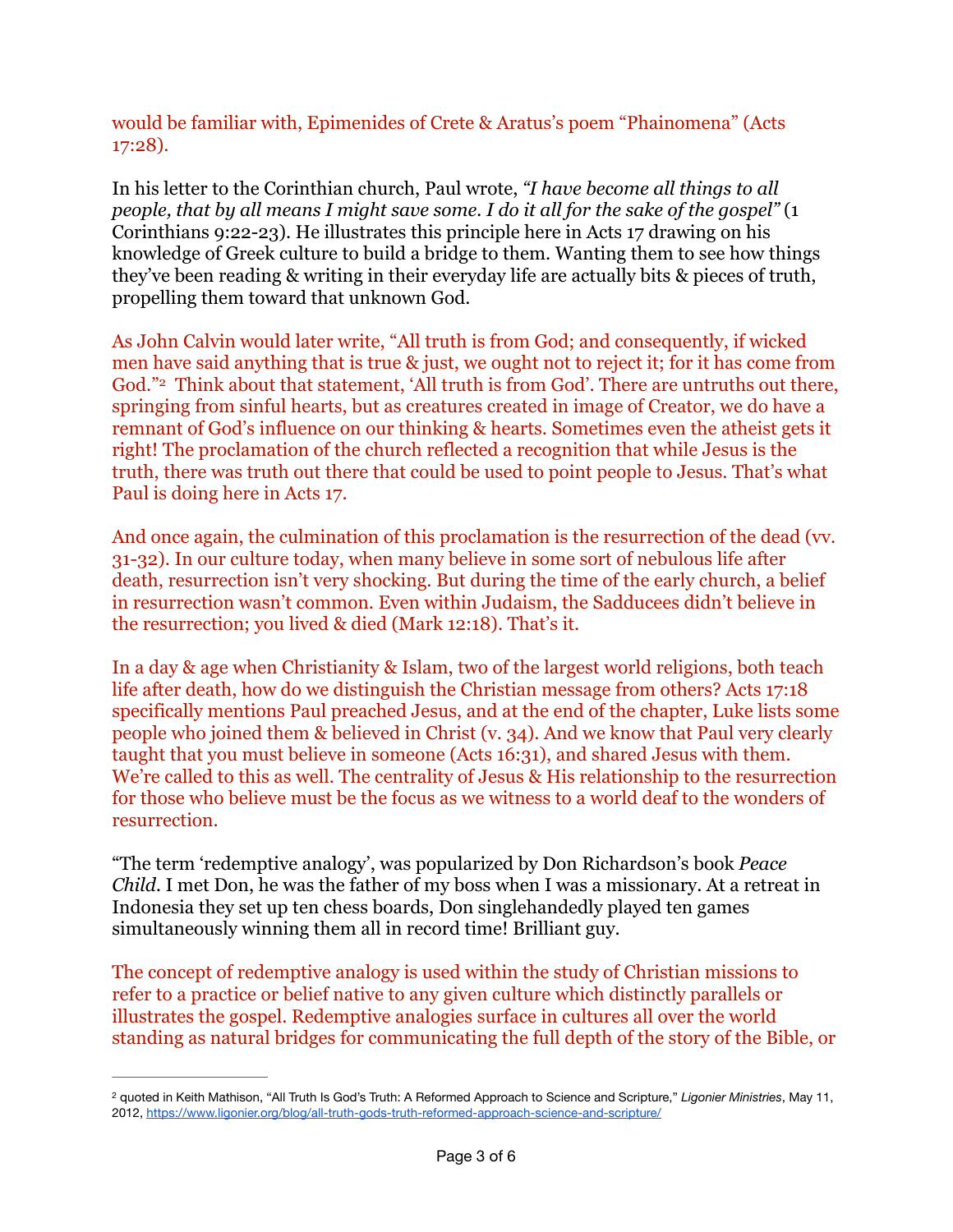<span id="page-3-1"></span>a key aspect of it, in terms which really penetrate the heart."<sup>[3](#page-3-0)</sup> Don Richardson believed that God has implanted redemptive analogies into every culture in order to communicate the Gospel of Christ to them - just gotta find it.

"In 1962, Don took his wife & seven-month-old baby (my later boss) to work among the Sawi tribe, in what was then Dutch New Guinea. The Sawi were tribal people known to be cannibalistic headhunters. Don felt God had called him to work among the Sawi. And explains in one video how God had assured his safety by implanting a belief in the Sawi that one day they would welcome a tall white European, what they called a Tuan, and that he'd help them & they wouldn't harm him - this all happened even before they sensed their own calling! Miracle #1!

They had to overcome a great language problem, on top of being under constant threat of violence & exposure to various diseases. Don had to study the language of the Sawi to a level of proficiency enough to allow him to share the gospel.

After months of daily study, he was able to tell the Sawi stories about Jesus. But, he came to a dead end in telling them the gospel in the story of Judas' betrayal of Jesus. Amazingly, the Sawi started to cheer & hail Judas as the hero of the story since their's was a culture which honored treachery & betrayal. So the Sawi regarded Judas as hero, and Jesus as 'the dupe to be laughed at'. It seemed impossible to bring them to an understanding of the redemption & salvation of Christ in an atmosphere of such a twisted worldview. Until…he discovered their Redemptive Analogy which pointed to Christ - the Sawi concept of the Peace Child.

When Don & his wife had moved to live among the Sawi, they were very well received, highly regarded as the 'magic people' with medicine which could treat disease & tools making work easier. Upon arrival, three Sawi villages relocated themselves to live right next to the Richardsons. They danced & drummed for three straight days & nights in full ceremonial dress encircling their house. However, these were warring villages having a long standing feud with one another. There was constant fighting among the tribes; fights occurring almost every day right in their yard. The Richardsons considered moving away so the Sawi could go back to where they lived, separate from one another. But, the Sawi didn't want them to leave.

To secure peace, there was only one way. A father from one village had to give his son to a father from the enemy village to be brought up there. As long as the son was alive & well in the other village, there'd be peace. The sacrifice was too sacred to be looked upon lightly by the other village. They would honor the sacrifice & the peace treaty. This concept was known as the sacrifice of the Peace Child.

One father from one village took his son & went towards his enemy village to give him up to the other village as the Peace Child. But he only had one son. He took the baby &

<span id="page-3-0"></span>[<sup>3</sup>](#page-3-1) https://hpcmadison.com/2013/10/03/the-power-of-a-redemptive-analogy/a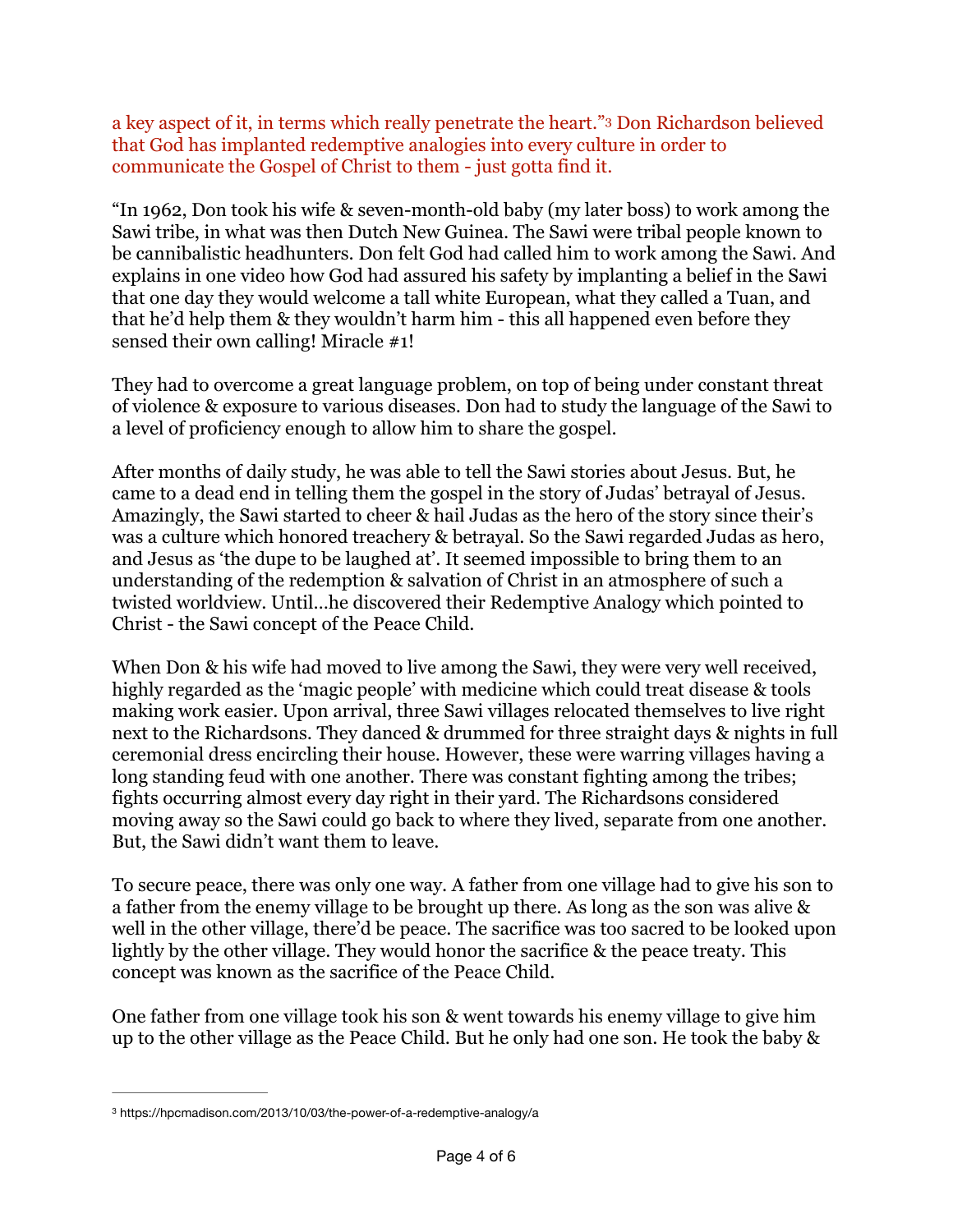ran through his village, trying to see if any other family who had several sons would give one up instead. No one would.

He had no choice but to keep going. With tears in his eyes & a heartbroken wife left behind, he handed over the Peace Child to the other village. Everyone watched as the receiving father brought the child to the men from his village. Each man laid hands on the child & received the child into their village, and peace was secured. This was an even greater & more sacred sacrifice than usual because the father had given up his one & only son.

As this was unfolding before his eyes, Don discovered the key to the Sawi's understanding of redemption & salvation! He began telling the Sawi about the great sacrifice of the Father in order to bring reconciliation & redemption to us. He told them about Jesus, the Peace Child. As they began to understand the gospel, they said if they'd known Judas had betrayed the Peace Child, they wouldn't have considered him the hero. Although they admire those who are masters of treachery, they'd never condone someone who betrayed the Peace Child & the honor code of peace he brings.["4](#page-4-0)

<span id="page-4-2"></span>In another story, "A Christian missionary was working with a people group in North Africa at war with another tribe over livestock & crops. She asked if there was any way peace could be achieved with this other faction. After some discussion & thinking, the people remembered an old rite they could perform with the other tribe.

In this ritual, the two enemy tribes would meet on the opposite banks of a river with a goat for sacrifice. They'd wade into the river, slit the goat's throat, plunge it underwater & bathe in the river as the goat's blood washed over them in the current. After washing in the river & the blood of the sacrifice, the two tribes would come out of the river, on the same side as one family & since one can't kill his own family, the warring would cease forever.

Amazingly this parallels God's own work of making peace with us. The story of the Bible is that we were at war with God. We couldn't have peace until God provided the sacrifice - His own Son, His own self - and met us in the river. When we meet Him in the river & wash in the blood of the sacrifice, we can exit with God as family & we have everlasting peace with Him.["5](#page-4-1)

<span id="page-4-3"></span>And finally, when I was in Lampung, Indonesia there was an ancient rite like this which I stumbled upon buried in some old writings. If a man raped a woman it was punishable by death. But, if he had a servant, he could offer that guy as a replacement which they called the Irawan. They would take the servant to the home of the woman, tie him to a stake, cut his throat & drain his blood into a bowl. The offender would disrobe & wash his whole body in the blood of the sacrificed man effectively washing away the sin he'd committed & peace would be restored. I shared this with all my church planters out in

<span id="page-4-0"></span>https://privilegedtoserve.wordpress.com/2011/06/30/the-peace-child-a-redemptive-analogy-for-the-sawis/ [4](#page-4-2)

<span id="page-4-1"></span>[<sup>5</sup>](#page-4-3) https://hpcmadison.com/2013/10/03/the-power-of-a-redemptive-analogy/a